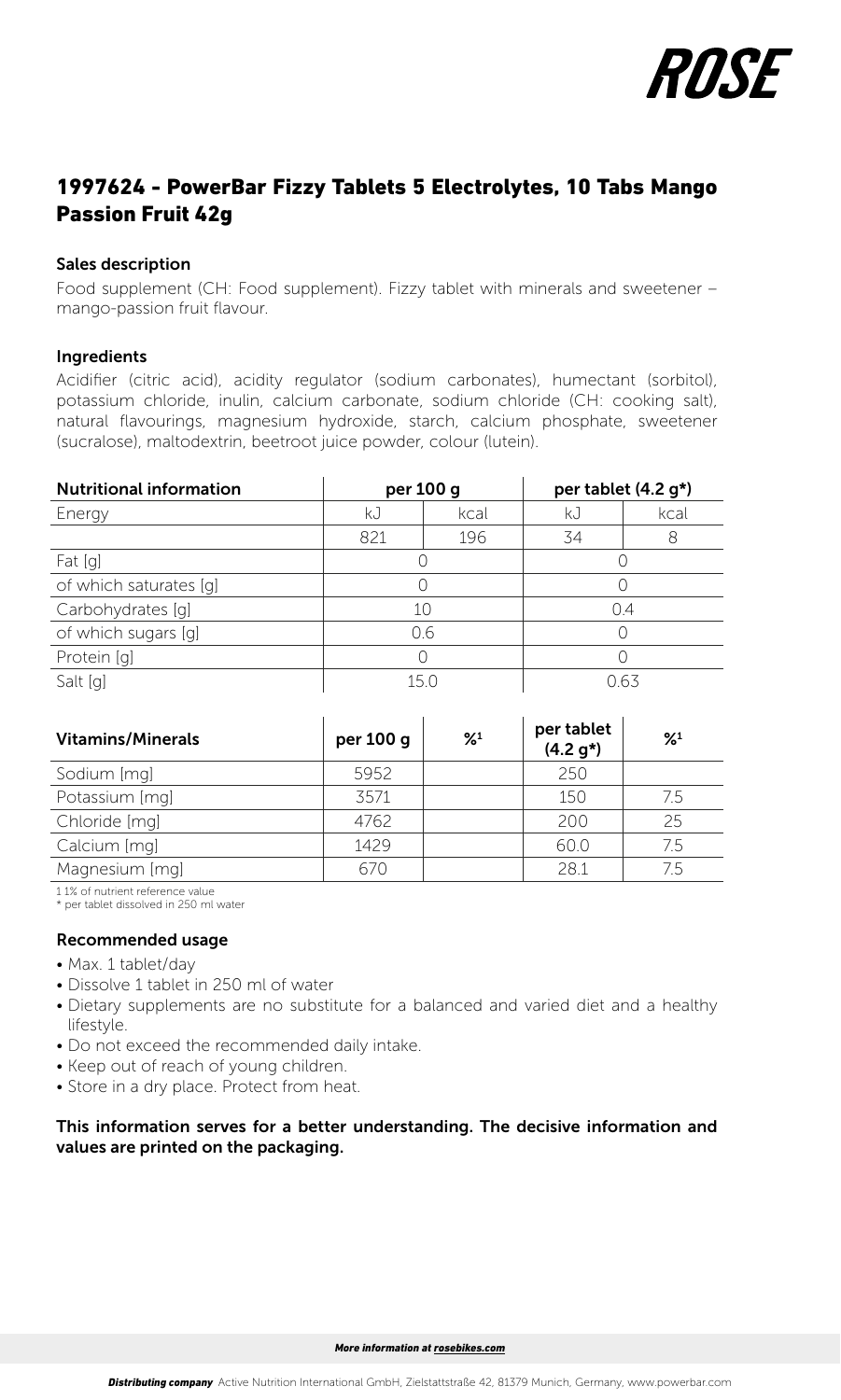

# 1997633 - PowerBar Fizzy Tablets 5 Electrolytes, 10 Tabs Pink Grapefruit Caffeine 42g

#### Sales description

Food supplement (CH: Food supplement). Fizzy tablet with minerals, caffeine and sweetener – grapefruit flavour.

#### Ingredients

Acidifier (citric acid), acidity regulator (sodium carbonate), potassium chloride, humectant (sorbitol), inulin, calcium carbonate, sodium chloride (CH: cooking salt), caffeine, magnesium hydroxide, natural flavouring, calcium phosphate, starch, sweetener (sucralose), maltodextrin, beetroot juice powder, colour (lutein).

| <b>Nutritional information</b> | per 100 g |      | per tablet (4.2 g*) |      |
|--------------------------------|-----------|------|---------------------|------|
| Energy                         | kJ        | kcal | kJ                  | kcal |
|                                | 792       | 191  | 34                  | 8    |
| Fat [g]                        |           |      |                     |      |
| of which saturates [q]         |           |      |                     |      |
| Carbohydrates [q]              | 9.5       |      | 0.4                 |      |
| of which sugars [g]            | 07        |      |                     |      |
| Protein [q]                    |           |      |                     |      |
| Salt [g]                       | 15.0      |      | 0.63                |      |
| caffeine [mg]                  | 1786      |      | 75.0                |      |

| <b>Vitamins/Minerals</b> | per 100 g | $\frac{9}{4}$ | per tablet<br>$(4.2 g*)$ | $\frac{9}{4}$ |
|--------------------------|-----------|---------------|--------------------------|---------------|
| Sodium [mq]              | 5952      |               | 250                      |               |
| Potassium [mg]           | 3571      |               | 150                      | 75            |
| Chloride [mg]            | 4762      |               | 200                      | 25            |
| Calcium [mq]             | 1429      |               | 60.0                     | 7.5           |
| Magnesium [mg]           | 670       |               | 28.1                     | 75            |

1 1% of nutrient reference value \* per tablet dissolved in 250 ml water

### Recommended usage

- Max. 1 tablet/day
- Contains caffeine (1 portion = 75 mg). Not recommended for children and pregnant women.
- Dissolve 1 tablet in 250 ml of water
- Dietary supplements are no substitute for a balanced and varied diet and a healthy lifestyle.
- Do not exceed the recommended daily intake.
- Keep out of reach of young children.
- Store in a dry place. Protect from heat.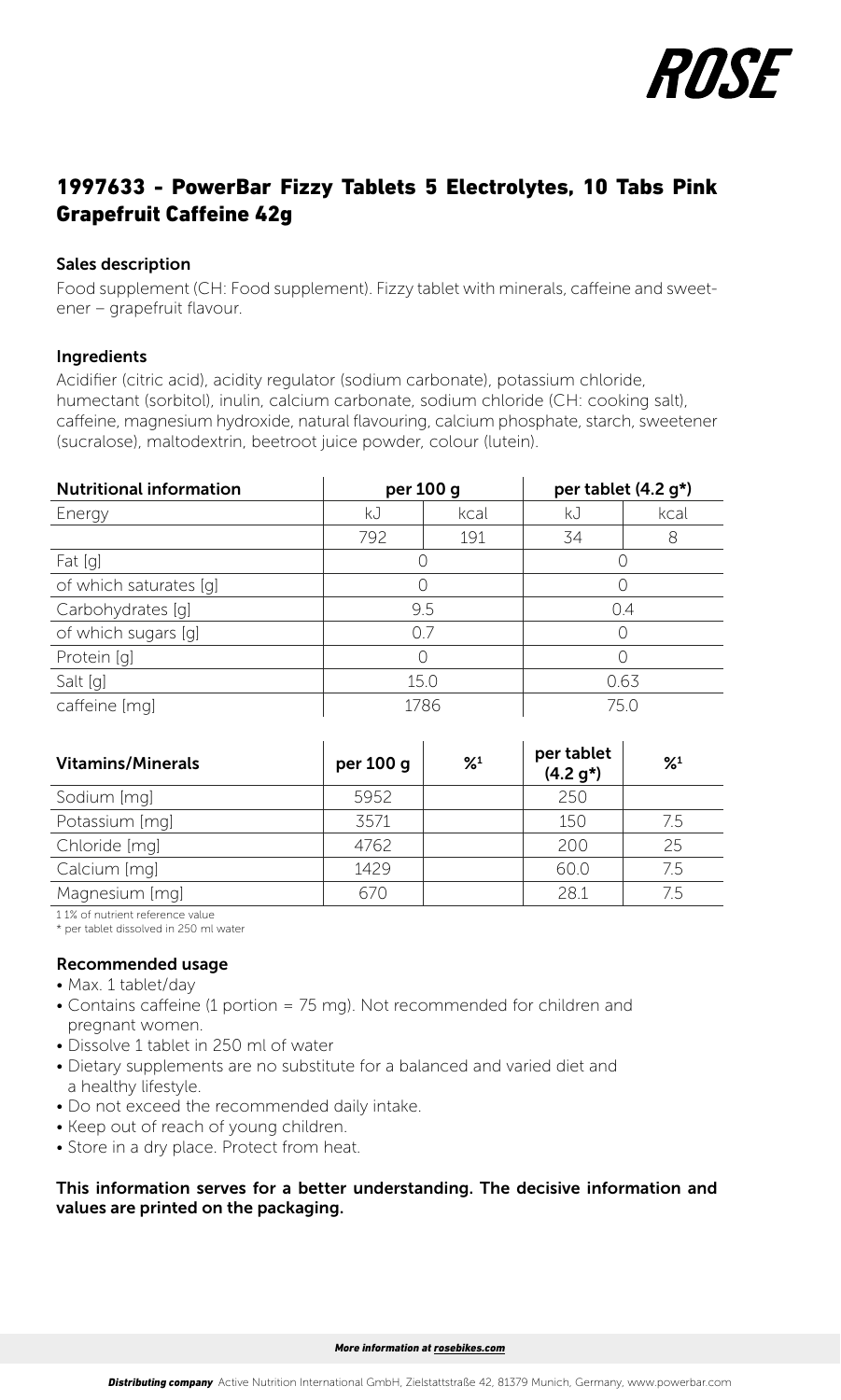

# 1997642 - PowerBar Fizzy Tablets 5 Electrolytes, 10 Tabs Raspberry Pomegranate 42g

#### Sales description

Food supplement (CH: Food supplement). Fizzy tablet with minerals and sweetener – raspberry-pomegranate flavour.

#### Ingredients

Acidifier (citric acid), acidity regulator (sodium carbonates), humectant (sorbitol), potassium chloride, inulin, calcium carbonate, natural flavourings, sodium chloride (CH: cooking salt), magnesium hydroxide, calcium phosphate, starch, sweetener (sucralose), maltodextrin, beetroot juice powder, colour (lutein).

| <b>Nutritional information</b> | per 100 g       |      | per tablet (4.2 g*) |      |
|--------------------------------|-----------------|------|---------------------|------|
| Energy                         | kJ              | kcal | kJ                  | kcal |
|                                | 820             | 196  | 34                  |      |
| Fat [g]                        |                 |      |                     |      |
| of which saturates [q]         |                 |      |                     |      |
| Carbohydrates [q]              | 12              |      | 0.5                 |      |
| of which sugars [q]            | 09              |      |                     |      |
| Protein [q]                    |                 |      |                     |      |
| Salt [q]                       | 15 <sub>0</sub> |      | N 63                |      |

| <b>Vitamins/Minerals</b> | per 100 g | $\frac{9}{4}$ | per tablet<br>$(4.2 g*)$ | $\frac{9}{4}$ |
|--------------------------|-----------|---------------|--------------------------|---------------|
| Sodium [mg]              | 5952      |               | 250                      |               |
| Potassium [mg]           | 3571      |               | 150                      | 7.5           |
| Chloride [mq]            | 4762      |               | 200                      | 25            |
| Calcium [mg]             | 1429      |               | 60.0                     | 7.5           |
| Magnesium [mg]           | 670       |               | 28.1                     | 75            |

1 1% of nutrient reference value

\* per tablet dissolved in 250 ml water

- Recommended usage
- Max. 1 tablet/day
- Dissolve 1 tablet in 250 ml of water
- Dietary supplements are no substitute for a balanced and varied diet and a healthy lifestyle.
- Do not exceed the recommended daily intake.
- Keep out of reach of young children.
- Store in a dry place. Protect from heat.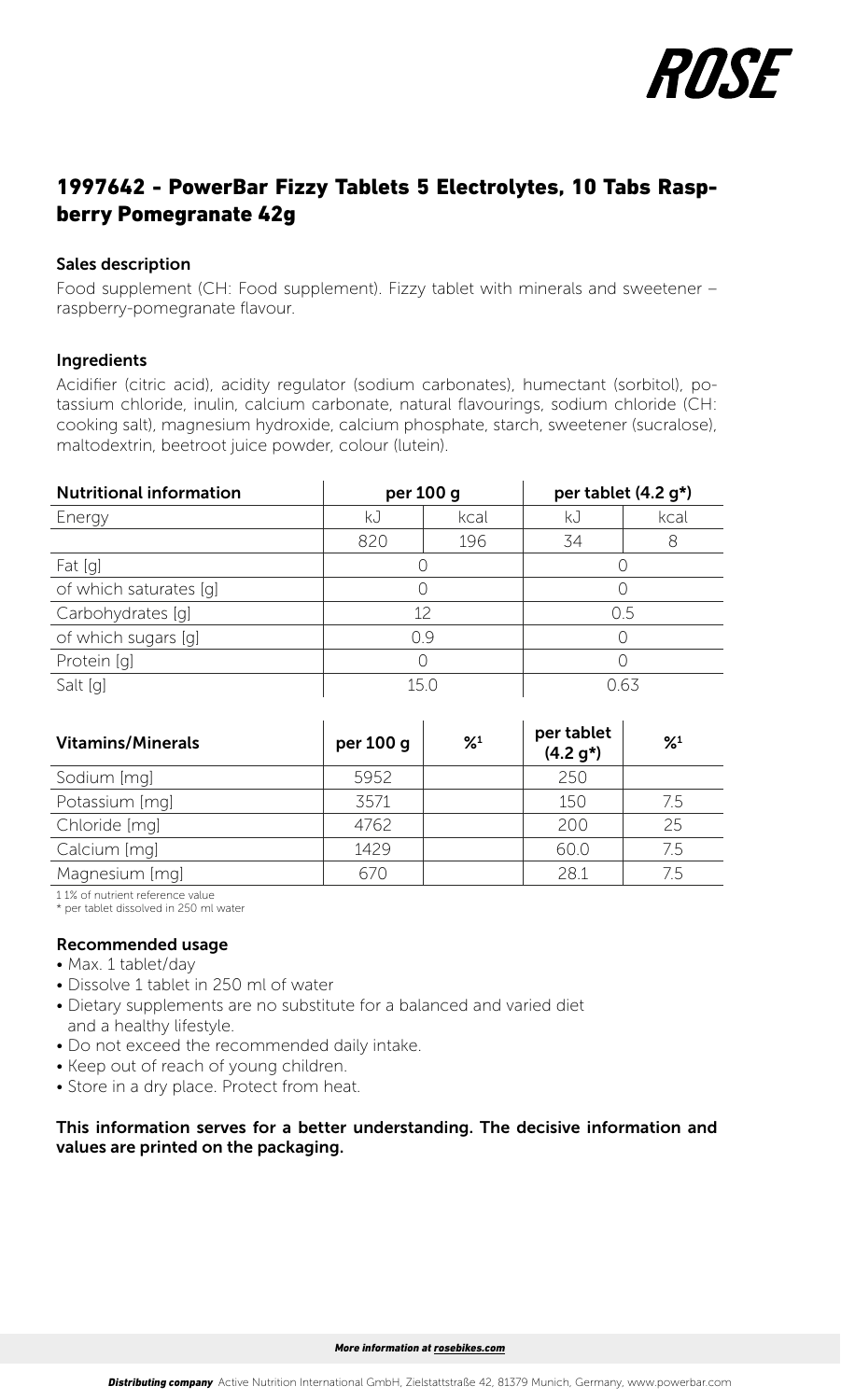

# 2113210 - PowerBar Fizzy Tablets 5 Electrolytes, 10 Tabs Black Currant 42g

#### Sales description

Food supplement (CH: Food supplement). Fizzy tablet with minerals and sweetener – black currant flavour.

### Ingredients

Acidifier (citric acid), acidity regulator (sodium carbonates), humectant (sorbitol), potassium chloride, inulin, calcium carbonate, sodium chloride (CH: cooking salt), magnesium hydroxide, natural flavourings, starch, maltodextrin, calcium phosphate, sweetener (sucralose), beetroot juice powder, colour (lutein).

| <b>Nutritional information</b> | per 100 g |      | per tablet (4.2 g*) |      |
|--------------------------------|-----------|------|---------------------|------|
| Energy                         | kJ        | kcal | kJ                  | kcal |
|                                | 810       | 194  | 34                  |      |
| Fat [g]                        |           |      |                     |      |
| of which saturates [g]         |           |      |                     |      |
| Carbohydrates [q]              | 14        |      | 0.6                 |      |
| of which sugars [q]            | 11        |      |                     |      |
| Protein [q]                    | 0.1       |      |                     |      |
| Salt [q]                       | 150       |      | 763                 |      |

| <b>Vitamins/Minerals</b> | per 100 g | $\frac{9}{4}$ | per tablet<br>$(4.2 g*)$ | $\frac{9}{4}$ |
|--------------------------|-----------|---------------|--------------------------|---------------|
| Sodium [mg]              | 5952      |               | 250                      |               |
| Potassium [mg]           | 3571      |               | 150                      | 7.5           |
| Chloride [mg]            | 4762      |               | 200                      | 25            |
| Calcium [mg]             | 1429      |               | 60                       | 7.5           |
| Magnesium [mg]           | 670       |               | 28.1                     | 75            |

1 1% of nutrient reference value

\* per tablet dissolved in 250 ml water

#### Recommended usage

- Max. 1 tablet/day
- Dissolve 1 tablet in 250 ml of water
- Dietary supplements are no substitute for a balanced and varied diet and a healthy lifestyle.
- Do not exceed the recommended daily intake.
- Keep out of reach of young children.
- Store in a dry place. Protect from heat.